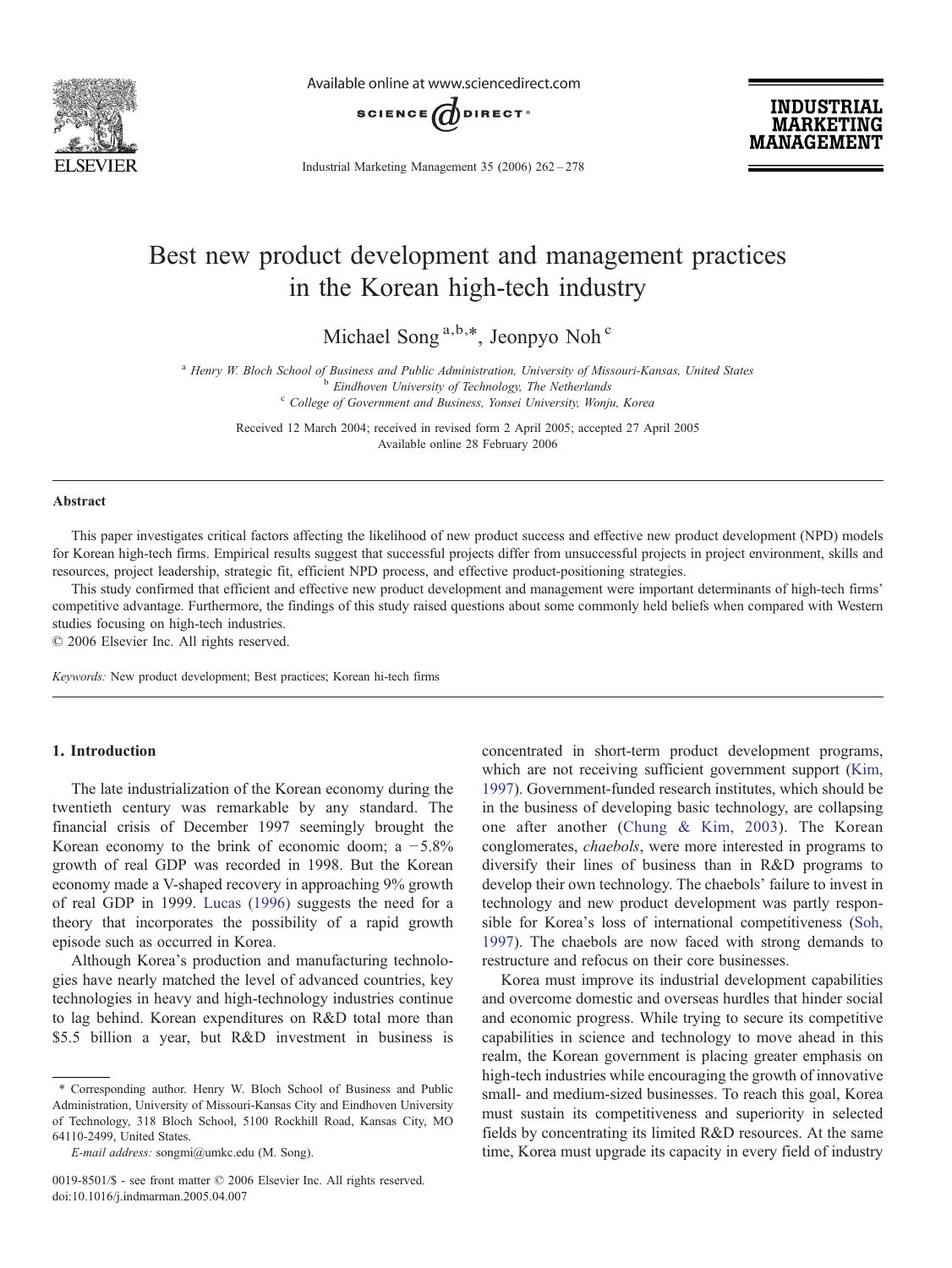and technology and prepare a wide array of plans to develop new and advanced products that will bring its technological levels on par with those of the world's leading countries. As [Porter \(1990, p. 470\)](#page--1-0) points out, product and process technology in Korean industries often lags a generation or two behind the world leaders in these areas. To restore their competitiveness during a time when advanced countries are guarding their technology more closely, Korean firms must develop and manage innovation better.

Because new products are vital to long-term survival and viability, the process of developing them is a critical endeavor in today's globally competitive environment [\(Calantone, Schmidt,](#page--1-0) [& Song, 1996; Song & Parry, 1997b; Song, Souder, & Dyer,](#page--1-0) [1997](#page--1-0)). However, failures in new product development (NPD) can cost hundreds of million of dollars. Addressing critical issues and opportunities in new product development, [Wind and](#page--1-0) [Mahajan \(1997\)](#page--1-0) emphasize that assessing the best practices in NPD could provide insight into what new concepts and tools are needed to help management improve the probability of successful NPD.

The purpose of this paper is to examine the best new product development and management practices in the Korean hightech industry. This paper seeks to examine the critical factors affecting the likelihood of new product success. The model we test is based on previous research on NPD that is Korean context-specific. In a comprehensive review of empirical research on NPD, [Brown and Eisenhardt \(1995\)](#page--1-0) present an important integrative framework for the organization-oriented, project-level NPD research of the last 25 years. Their framework brings together three major streams of research in the NPD area: (1) product development as a rational plan, (2) product development as a communication web and (3) product development as disciplined problem-solving. All three streams of research have strengths and weaknesses as well as overlapping and complementary interests [\(Brown & Eisenhardt,](#page--1-0) [1995](#page--1-0)). For the purposes of this study, we concentrate our efforts on empirically testing a model of NPD that integrates aspects of the rational plan and disciplined problem-solving streams in a Korean context. Rather than narrowly focusing on depth as in the communication web perspective, we emphasized breadth as in the rational plan perspective since our objective is to uncover the Korean best practices in NPD. Also, a series of case study interviews revealed that the incorporation of the disciplined problem-solving perspective enables us to better understand Korean NPD process.

## 2. Research on Korean new product development

Despite business uncertainties, Korea's conglomerates have developed a massive investment plan for 2005 focusing on the cutting-edge technology sector. In spite of the huge R&D investment, research on Korean NPD is especially needed because there is little existing knowledge about the best practices [\(Im, Nakata, Park, & Ha, 2003; Thieme, Song, &](#page--1-0) [Shin, 2003](#page--1-0)). To provide a better summary of the previous studies on Korean NPD, we grouped factors that contribute to NPD success into three categories: project environments, skills

and resources, and strategy. These categories are consistent with our research variables. We review the existing factors below.

#### 2.1. Project environments

Prior studies have suggested there should be a strong market for any new product under consideration. However, few studies examine the effect of market characteristics on new product performance in Korean firms. Two exceptions are [Suh and Cho](#page--1-0) [\(2000\)](#page--1-0) and [Mishra, Kim and Lee \(1996\).](#page--1-0) [Suh and Cho \(2000\)](#page--1-0) find that the level of market potential moderates the effect of product differentiation on new product performance ([Suh &](#page--1-0) [Cho, 2000\)](#page--1-0). [Mishra et al. \(1996\)](#page--1-0) also report that market competitiveness is related to new product success in Korean firms.

A product could fail if the environment into which it is introduced is not supportive. Using data from 128 suppliers in the Korean automobile and electronics industries, [Chung and](#page--1-0) [Kim \(2003\)](#page--1-0) analyze the effects of supplier involvement in a manufacturer's NPD on the supplier's financial performance, innovation, and product quality. Their results indicate that a higher level of supplier involvement, especially at the design stage, significantly increases supplier innovation and cash-flow rate.

## 2.2. Skills and resources

Both technical and marketing skills are important for new product success in Korean firms [\(Thieme et al. 2003\)](#page--1-0). According to [Lee and Kim \(1986\)](#page--1-0), in the early stages of industrialization in Korea, technical proficiency and capabilities played a key role in NPD processes in Korean firms. However, the roles of market orientation, together with technological capability, have become increasingly important ([Lee & Kim,](#page--1-0) [1986](#page--1-0)). Similarly, [Wren, Souder and Berkowitz \(2000\)](#page--1-0) evaluate the impact that market orientation had on new product success in a cross-national context and find that technical skills play a key role in product success for export-oriented economies such as Korea. [Song, Montoya-Weiss and Schmidt \(1997a\)](#page--1-0) did not find supports for the relationship between marketing resources and NPD successes in Korean firms.

#### 2.3. Strategic fit

There are a couple of studies examining the effectiveness of R&D strategies in Korean firms. [Kim and Kang \(1989\)](#page--1-0) find that the economies of developing countries are highly dependent on the effective operation and development of small industries. They suggest that a mechanism for effectively developing technology for use by small firms is essential in Korean firms. [Lee, Bae and Lee \(1994\)](#page--1-0) examine the effectiveness of participant firms' strategies for commercial utilization of cooperative R&D results. They find that the effectiveness of these strategy groups varies significantly according to their innovativeness. They also suggest that Korean firms should attempt to apply other supplementary technology acquisition methods to achieve commercial utilization of cooperative R&D results.